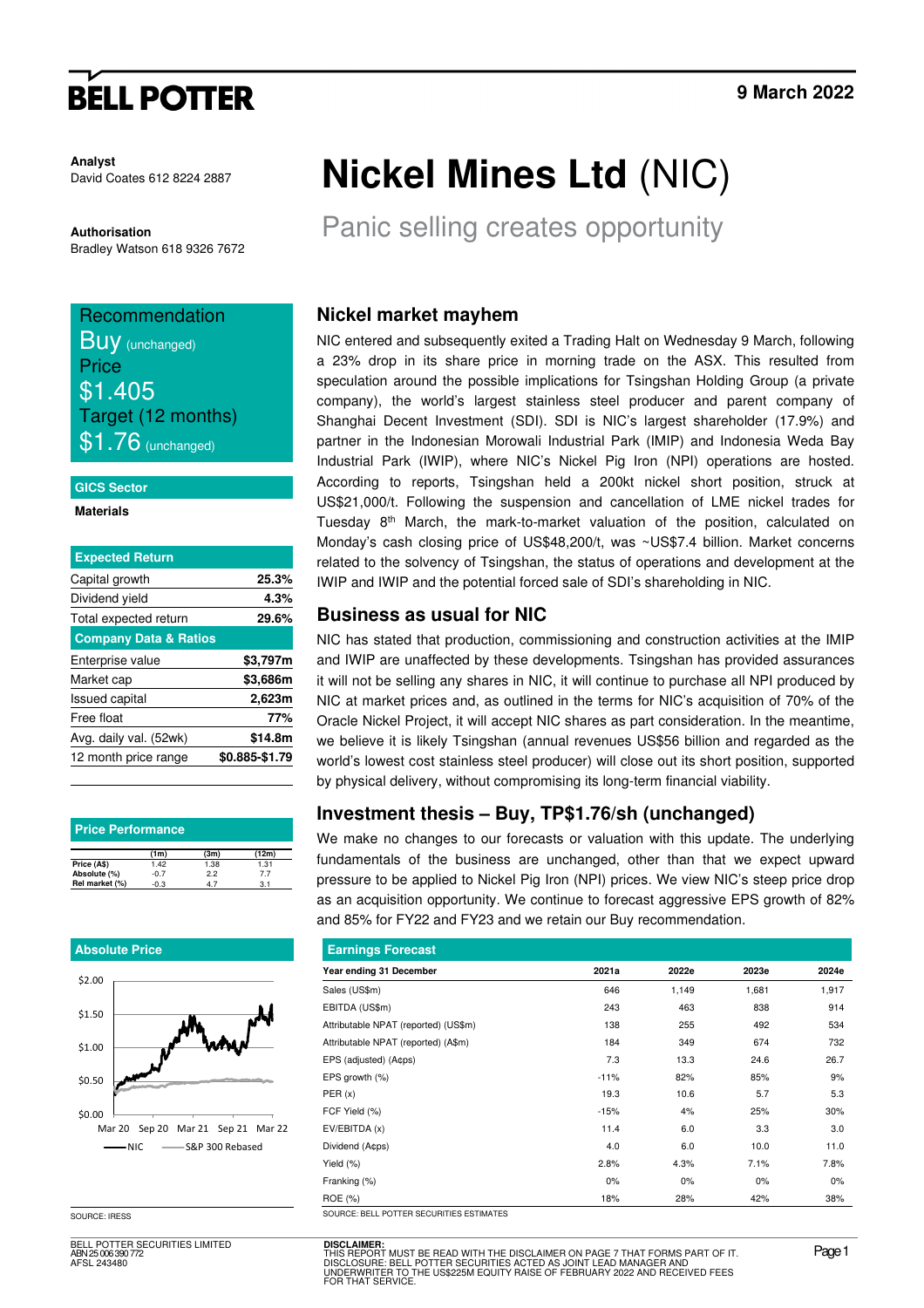# **Panic selling creates opportunity**

### **Business as usual for NIC**

NIC entered and subsequently exited a Trading Halt on Wednesday 9 March, following a 23% drop in its share price in morning trade on the ASX. This resulted from speculation around the possible implications for Tsingshan Holding Group, the world's largest stainless steel producer and parent company of Shanghai Decent Investment (SDI). According to reports, Tsingshan held a 200kt nickel short position, struck at US\$21,000/t. The mark-tomarket valuation of the position, calculated on Monday's cash closing price of US\$48,200/t, was ~US\$7.4 billion. Market concerns related to the solvency of Tsingshan, the status of operations and development at the IWIP and IWIP and the potential forced sale of SDI's shareholding in NIC.

NIC has stated that production, commissioning and construction activities at the IMIP and IWIP are unaffected by these developments. Tsingshan has provided assurances it will not be selling any shares in NIC, it will continue to purchase all NPI produced by NIC at market prices and, as outlined in the terms for NIC's acquisition of 70% of the Oracle Nickel Project, it will accept NIC shares as part consideration.

In our view this is shaping up as an opportunity to acquire NIC shares at a material discount and when there has been no fundamental change to the outlook for the business, other than further upward pressure likely being applied to the NPI price.

### **Changes to our forecasts**

We have made no changes to our forecasts or valuation with this update, as summarised in the table below:

| Table 1 - Changes to our CY forecasts |                 |               |           |               |               |           |               |        |        |
|---------------------------------------|-----------------|---------------|-----------|---------------|---------------|-----------|---------------|--------|--------|
|                                       | <b>Previous</b> |               |           | <b>New</b>    |               |           | Change        |        |        |
| Year end 31 December                  | <b>Dec-22</b>   | <b>Dec-23</b> | Dec-24    | <b>Dec-22</b> | <b>Dec-23</b> | Dec-24    | <b>Dec-22</b> | Dec-23 | Dec-24 |
| Prices & currency                     |                 |               |           |               |               |           |               |        |        |
| Nickel price (US\$/t)                 | 19,456          | 18,629        | 18,739    | 19,456        | 18,629        | 18,739    | 0%            | 0%     | 0%     |
| <b>US\$/A\$</b>                       | 0.73            | 0.73          | 0.73      | 0.73          | 0.73          | 0.73      | $0\%$         | 0%     | $0\%$  |
| <b>Production &amp; costs</b>         |                 |               |           |               |               |           |               |        |        |
| Ore mined (t)                         | 2,400,000       | 2,400,000     | 2,400,000 | 2,400,000     | 2,400,000     | 2,400,000 | 0%            | 0%     | 0%     |
| Nickel in ore (t)                     | 43,200          | 43,200        | 43,200    | 43,200        | 43,200        | 43,200    | 0%            | $0\%$  | 0%     |
| RKEF NPI production (t)               | 517,008         | 789,615       | 904,615   | 517,008       | 789,615       | 904,615   | 0%            | $0\%$  | 0%     |
| Contained nickel (t)                  | 66,771          | 100,846       | 114,646   | 66,771        | 100,846       | 114,646   | 0%            | $0\%$  | 0%     |
| Contained nickel (t, attributable)    | 53,417          | 78,457        | 88,117    | 53,417        | 78,457        | 88,117    | 0%            | 0%     | 0%     |
| Cash costs (US\$/t Ni)                | 10,700          | 8,674         | 8,858     | 10,700        | 8,674         | 8,858     | 0%            | 0%     | 0%     |
| Earnings & valuation                  |                 |               |           |               |               |           |               |        |        |
| Revenue (consolidated, US\$m)         | 1,149           | 1,681         | 1,917     | 1,149         | 1,681         | 1,917     | 0%            | 0%     | 0%     |
| EBITDA (consolidated, US\$m)          | 463             | 838           | 914       | 463           | 838           | 914       | 0%            | 0%     | $0\%$  |
| EBITDA (attributable, US\$m)          | 368             | 651           | 701       | 368           | 651           | 701       | 0%            | 0%     | 0%     |
| NPAT (reported, attributable, US\$m)  | 255             | 492           | 534       | 255           | 492           | 534       | $0\%$         | 0%     | 0%     |
| EPS (reported) (Acps)                 | 13.3            | 24.6          | 26.7      | 13.3          | 24.6          | 26.7      | 0%            | $0\%$  | 0%     |
| PER(x)                                | 10.6            | 5.7           | 5.3       | 10.6          | 5.7           | 5.3       |               |        |        |
| EPS growth (%)                        | 82%             | 85%           | 9%        | 82%           | 85%           | 9%        | 0%            | 0%     | 0%     |
| DPS (Acps)                            | 6.0             | 10.0          | 11.0      | 6.0           | 10.0          | 11.0      | 0%            | 0%     | 0%     |
| Yield                                 | 4.3%            | 7.1%          | 7.8%      | 4.3%          | 7.1%          | 7.8%      | 0%            | 0%     | $0\%$  |
| NPV (A\$/sh)                          | 1.76            | 2.16          | 2.66      | 1.76          | 2.16          | 2.66      | 0%            | 0%     | 0%     |
| Price Target (A\$/sh)                 |                 | 1.76          |           |               | 1.76          |           |               | 0%     |        |

SOURCE: COMPANY DATA AND BELL POTTER SECURITIES ESTIMATES

We have retained our dividend and earnings forecasts. We continue to forecast aggressive EPS growth of 82% and 85% for FY22 and FY23, on what we view as conservative production forecasts. Our NPV-based valuation is unchanged at \$1.76/sh.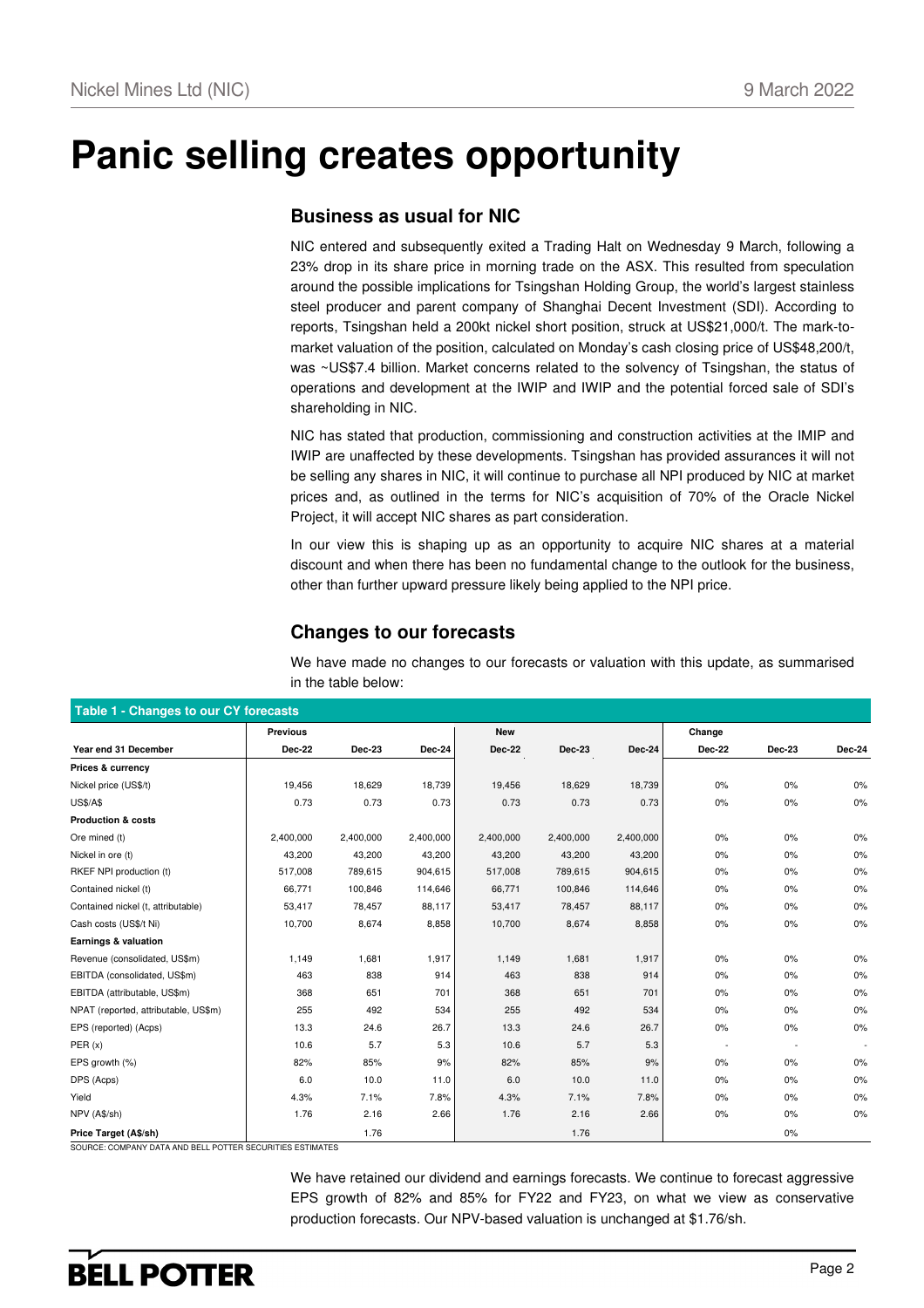### **Upcoming catalysts**

Upcoming catalysts for NIC include:

- Updates on Nickel Pig Iron (NPI) pricing and the effective Ni payability, which we believe the market will continue to consider as a measure of NIC's nickel price exposure;
- Further updates on the production ramp-up progress of ANI, in which NIC holds an 80% interest. We anticipate full production in the December quarter 2022;
- Further updates on the construction of ONI, comprising 4 next-generation RKEF lines being developed within the IMIP. Commissioning is to commence in 1QCY23;
- Progress updates for the Hengjaya Mine, where a major production expansion is complete. We will be looking for costs to track lower, towards ~US\$20/t and for the first commercial limonite nickel ore sales in 1QCY22;
- The release of the March 2022 quarterly production and cost report, expected in late April 2022;
- Exploration and development updates on the Siduarsi Nickel-Cobalt project in Papua province, Indonesia, in which NIC has recently acquired a 100% interest; and
- Updates on the ownership levels of the 80%-owned Hengjaya Mine, which is subject to Indonesia's compulsory divestment laws.



### **NIC vs the ASX Metals and Mining Index**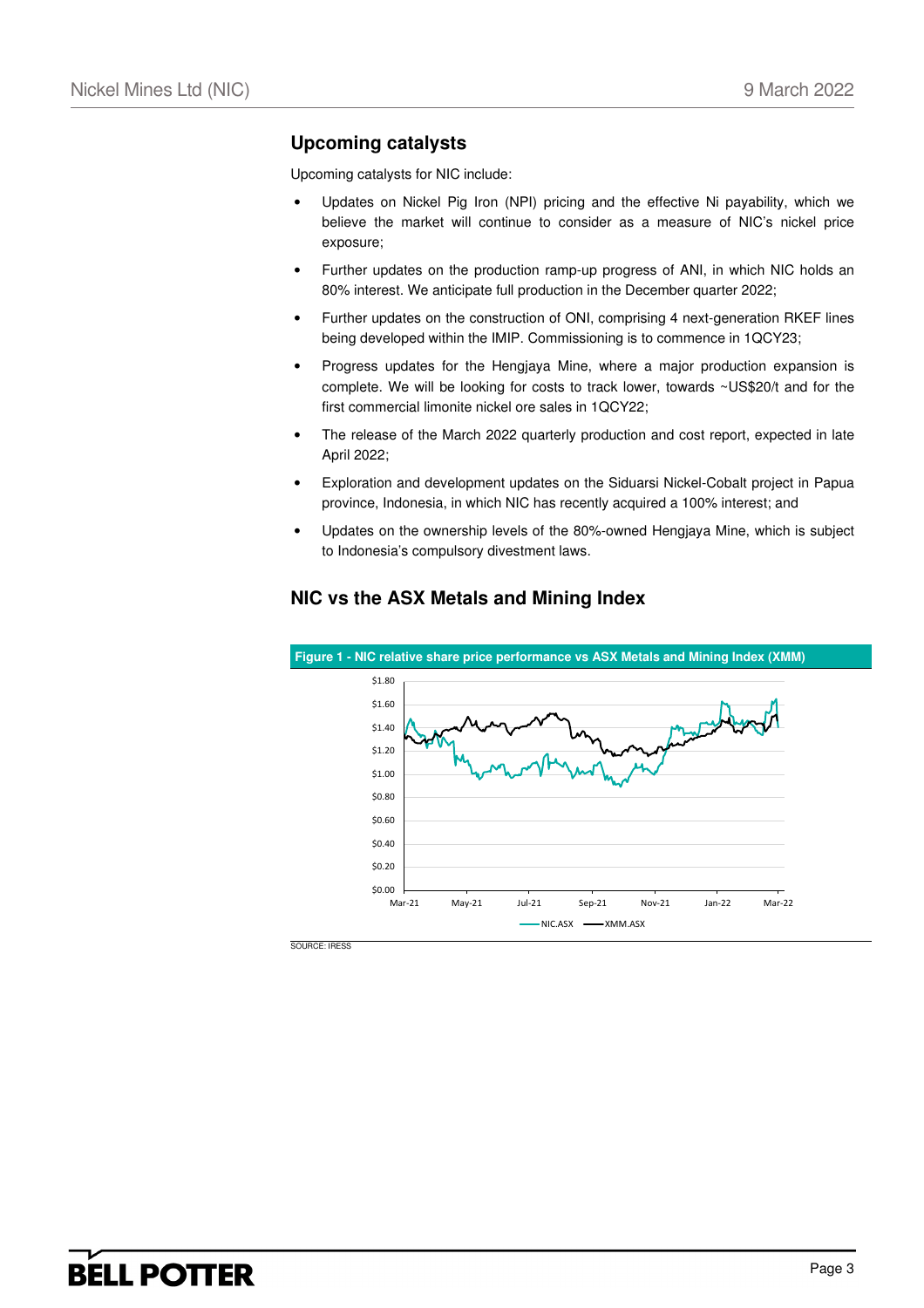# **Nickel Mines Limited (NIC)**

## **Company description: fully integrated NPI producer**

Nickel Mines Limited ('Nickel Mines' or 'NIC') was formed in 2007 and listed on the ASX in 2018. Its operations are focused in Central Sulawesi, Indonesia, where it holds an 80% interest four Rotary Kiln Electric Furnace (RKEF) NPI production lines (the two Hengjaya lines and the two Ranger lines) with Shanghai Decent Investments (SDI) a subsidiary of Tsingshan Group, the world's largest stainless steel producer. The RKEF lines are located in an existing, fully integrated stainless steel production facility, the Indonesian Morowali Industrial Park (IMIP).

First production from the Hengjaya Lines was achieved on 31 January 2019 and the Ranger Lines commenced production during the December quarter 2019. Both projects have since achieved steady state production of ~20ktpa contained Ni in NPI, exceeding nameplate production of ~16ktpa each at lower than planned operating costs.

NIC has also executed binding agreements to acquire an 80% interest in the Angel Nickel Project comprising four new generation RKEF NPI production lines currently in production ramp up production within the Indonesia Weda Bay Industrial Park (IWIP) on Halmahera Island in Indonesia and a 70% interest in the Oracle Nickel Project, comprising four new generation RKEF NPI production lines currently under construction within the IMIP.

NIC also holds an 80% interest in Hengjaya Mine ('HM'), a high-grade, long-life nickel laterite deposit, in close proximity to the IMIP. The HM produces Direct Shipping Ore (DSO), the bulk of which is sold into the IMIP facility.

### **Investment thesis – Buy, TP\$1.76/sh (unchanged)**

We make no changes to our forecasts or valuation with this update. The underlying fundamentals of the business are unchanged, other than that we expect upward pressure to be applied to Nickel Pig Iron (NPI) prices. We view NIC's steep price drop as an acquisition opportunity. We continue to forecast aggressive EPS growth of 82% and 85% for FY22 and FY23 and we retain our Buy recommendation.

### **Valuation: \$1.76/sh**

Our 12-month forward NIC valuation incorporates DCF models of its attributable interests in the Hengjaya laterite nickel ore mine (HM), an 80% interest in the two Hengjaya Nickel RKEF lines and an 80% interest in the two Ranger Nickel RKEF lines.

We have constructed a discounted cash flow (DCF) model for NIC's attributable interest in these RKEF lines that are in production at Tsingshan's IMIP facility and a DCF calculation for NIC's current 80% interest (declining to 49% in 2028) in the Hengjaya laterite nickel ore mine.

We also include a risk-adjusted, NPV-based valuation for NIC's 80% interest in the Angel Nickel Industry (ANI) project, its 70% interest in the Oracle Nickel Project (ONI) and a notional value for other exploration and development projects, an estimate of corporate overhead costs and NIC's last reported net cash position. Our valuation is calculated on a fully diluted basis. Following the latest update, our valuation stands at \$1.76/sh.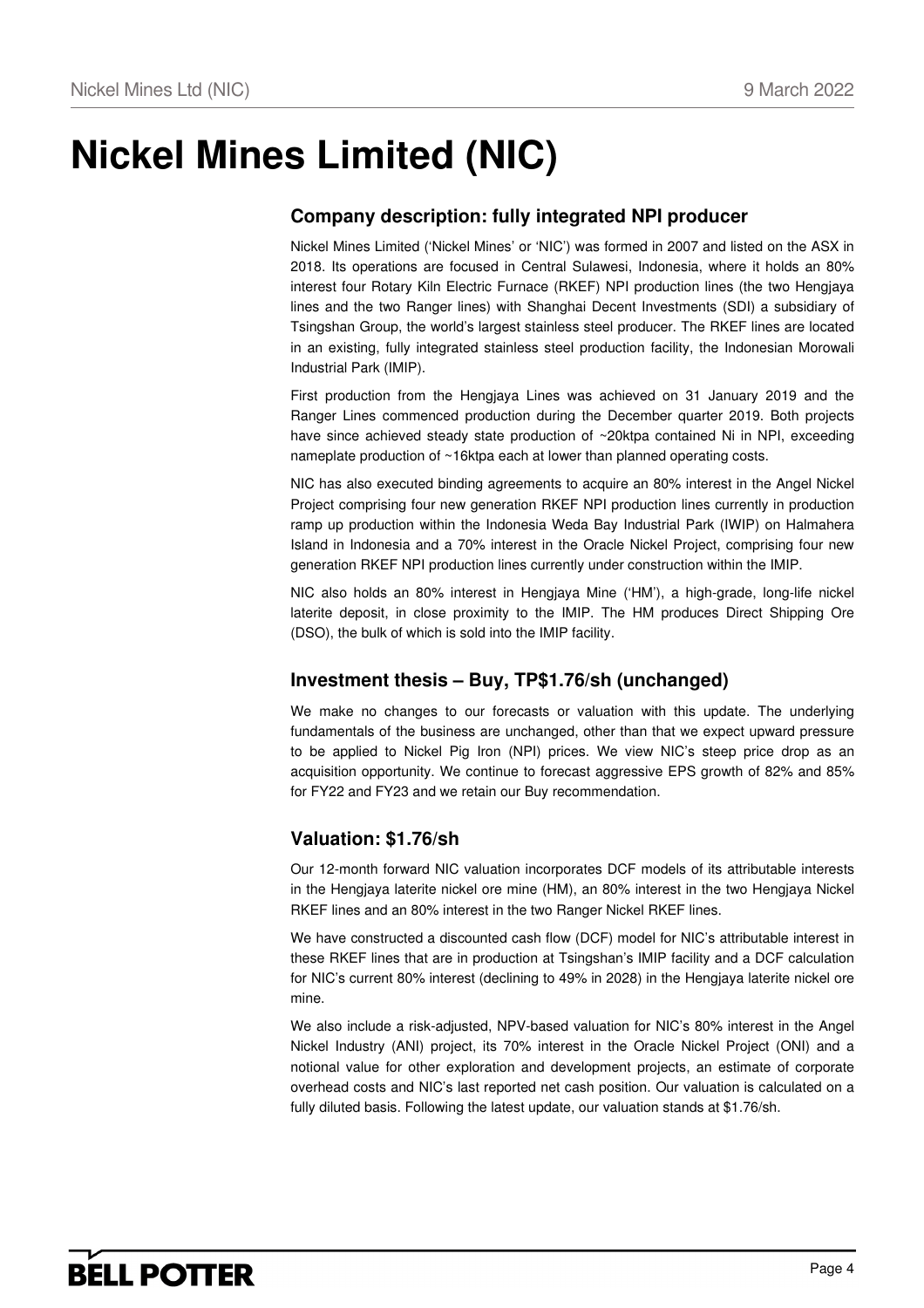#### **Risks**

Key risks to our investment case include (but are not limited to):

- **Funding and capital management risks:** Funding and capital management risks can include access to debt and equity finance, maintaining covenants on debt finance, managing dividend payments and managing debt repayments. Exploration and development companies with no sales revenues are reliant on access to equity markets and debt financing to fund the advancement and development of their projects.
- **Operating and development risks:** Mining companies' assets are subject to risks associated with their operation and development. Risks for each company can be heightened depending on method of operation (e.g. underground versus open pit mining) or whether it is a single mine company. Development of mining assets may be subject to receiving permits, approvals timelines or weather events, causing delays to commissioning and commercial production.
- **COVID-19 risks:** Mining companies' rely on freedom of movement of workforces, functioning transport routes, reliable logistics services including road, rail, aviation and ports in order to maintain operations and get their products to market. They also rely on liquid, functioning markets to sell their products. Measures being put in place to combat the COVID-19 pandemic are posing risks to these conditions.
- **Operating and capital cost fluctuations:** The cost and availability of exploration, development and mining inputs can fluctuate widely and cause significant differences between planned and actual operating and capital costs. Key operating costs are linked to energy and labour costs as well as access to, and availability of, technical skills, operating equipment and consumables.
- **Commodity price and exchange rate fluctuations:** The future earnings and valuations of exploration, development and producing Resources companies are subject to fluctuations in underlying commodity prices and foreign currency exchange rates.
- **Resource growth and mine life extensions:** The viability of future operations and the earnings forecasts and valuations reliant upon them may depend upon resource and reserve growth to extend mine lives, which is in turn dependent upon exploration success, of which there are no guarantees.
- **Regulatory changes risks:** Changes to the regulation of infrastructure and taxation (among other things) can impact the earnings and valuation of mining companies. NIC's assets are located in Sulawesi, Indonesia, which has in the past implemented regulatory changes related to mining project ownership, fiscal terms and mineral export requirements.
- **Sovereign risks:** Mining companies' assets are subject to the sovereign risks of the jurisdiction within which they are operating. NIC's assets are in Indonesia, a G20 country with one of the largest economies in SE Asia. Its sovereign debt is rated investment grade by the major ratings agencies.
- **Corporate/M&A risks:** Risks associated with M&A activity including differences between the entity's and the market's perception of value associated with completed transactions. NIC is the junior partner co-investing in production assets with a large, privately owned Chinese company. The strength and cohesiveness of this relationship over the long term has the potential to both add and reduce value to the partnership. One of the key mitigating factors in this respect has been the investment of a combined US\$50m by SDI and Wanlu Investments (US\$26m and US\$24m respectively) into NIC equity.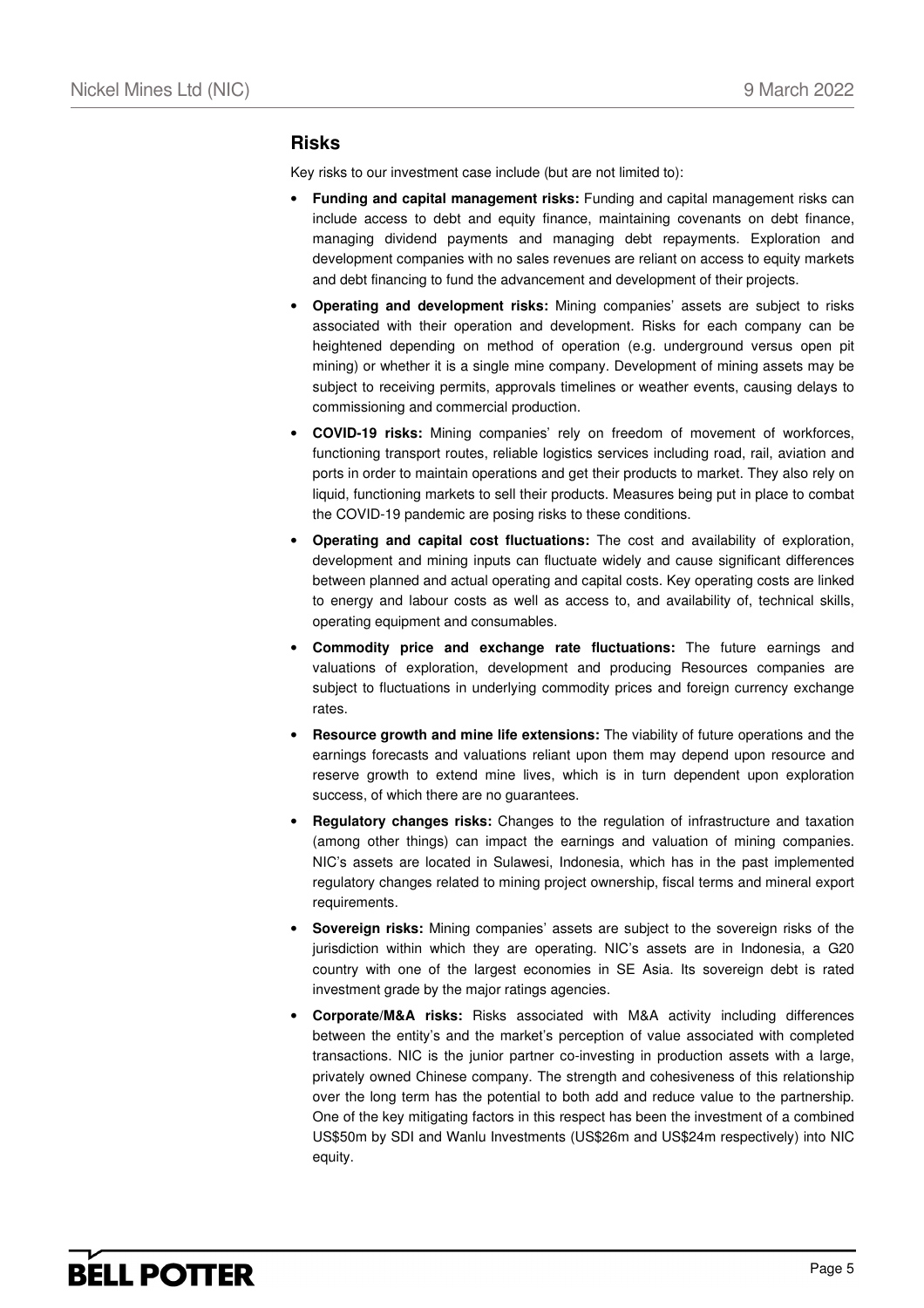## **Nickel Mines Ltd**  as at 9 March 2022

## Nickel Mines Ltd (Nickel Mines Ltd (Nickel Mines Ltd (Nickel Mines Ltd (Nickel Mines Ltd Control) \$1.76 Recommendation Buy Price \$1.405

#### **Table 2 - Financial summary**

| <b>PROFIT AND LOSS</b>                            |                |                  |                 |                   |         |               | <b>FINANCIAL RATIOS</b>                                            |                                |              |              |                             |            |                 |
|---------------------------------------------------|----------------|------------------|-----------------|-------------------|---------|---------------|--------------------------------------------------------------------|--------------------------------|--------------|--------------|-----------------------------|------------|-----------------|
| Year ending 31 Dec.                               | Unit           | 2020a            | 2021a           | 2022e             | 2023e   | 2024e         | Year ending 31 Dec.                                                | Unit                           | 2020a        | 2021a        | 2022e                       | 2023e      | 2024e           |
| Revenue                                           | US\$m          | 523.5            | 645.9           | 1,149.3           | 1,681.4 | 1,916.7       | <b>VALUATION</b>                                                   |                                |              |              |                             |            |                 |
| Expense                                           | US\$m          | (329.0)          | (402.7)         | (686.5)           | (842.9) | (1,002.9)     | Attributable NPAT                                                  | US\$m                          | 110.6        | 137.9        | 254.7                       | 491.7      | 534.3           |
| <b>EBITDA</b>                                     | US\$m          | 194.5            | 243.2           | 462.8             | 838.5   | 913.7         | Attributable NPAT                                                  | A\$m                           | 160.1        | 183.6        | 348.9                       | 673.6      | 731.9           |
| Depreciation                                      | US\$m          | (36.8)           | (36.0)          | (67.8)            | (98.2)  | (112.6)       | <b>Reported EPS</b>                                                | USc/sh                         | 5.7          | 5.5          | 9.7                         | 17.9       | 19.5            |
| EBIT                                              | US\$m          | 157.7            | 207.3           | 395.0             | 740.3   | 801.1         | <b>Reported EPS</b>                                                | Ac/sh                          | 8.2          | 7.3          | 13.3                        | 24.6       | 26.7            |
| Net interest expense                              | US\$m          | (4.7)            | (12.7)          | (24.9)            | (24.6)  | (10.2)        | <b>Adjusted EPS</b>                                                | Ac/sh                          | 8.2          | 7.3          | 13.3                        | 24.6       | 26.7            |
| Unrealised gains (Impairments)                    | US\$m          |                  |                 |                   |         |               | EPS growth                                                         | $\%$                           | 62%          | $-11%$       | 82%                         | 85%        | 9%              |
| Other                                             | US\$m          | 1.6              | (13.5)          | (28.1)            | (26.4)  | (26.0)        | PER                                                                | X                              | 17.1x        | 19.3x        | 10.6x                       | 5.7x       | 5.3x            |
| PBT                                               | <b>US\$m</b>   | 154.6            | 181.0           | 342.0             | 689.3   | 764.9         | <b>DPS</b>                                                         | Ac/sh                          | 3.0          | 4.0          | 6.0                         | 10.0       | 11.0            |
| Tax expense                                       | US\$m          | (0.9)            | (5.1)           | (7.7)             | (45.4)  | (63.0)        | Franking                                                           | $\%$                           | 0%           | $0\%$        | 0%                          | 0%         | 0%              |
| Consolidated profit (loss) for the year           | US\$m          | 153.7            | 176.0           | 334.3             | 643.9   | 701.9         | Yield                                                              | $\%$                           | 2.1%         | 2.8%         | 4.3%                        | 7.1%       | 7.8%            |
| Non-Controlling Interest                          | US\$m          | 43.1             | 38.0            | 79.6              | 152.2   | 167.6         | FCF/share                                                          | Ac/sh                          | (2.6)        | (21.6)       | 5.7                         | 34.7       | 41.9            |
| Attributable NPAT (reported)                      | US\$m          | 110.6            | 137.9           | 254.7             | 491.7   | 534.3         | FCF yield                                                          | $\%$                           | $-2%$        | $-15%$       | 4%                          | 25%        | 30%             |
| NPAT (underlying)                                 | US\$m          | 110.6            | 137.9           | 254.7             | 491.7   | 534.3         | P/FCFPS <sup>1</sup>                                               | $\boldsymbol{\mathsf{x}}$      | $-54.9x$     | $-6.5x$      | 24.8x                       | 4.1x       | 3.4x            |
|                                                   |                |                  |                 |                   |         |               | EV/EBITDA <sup>1</sup>                                             | x                              | 14.2x        | 11.4x        | 6.0x                        | 3.3x       | 3.0x            |
| <b>CASH FLOW</b>                                  |                |                  |                 |                   |         |               | EBITDA margin                                                      | $\%$                           | 37%          | 38%          | 40%                         | 50%        | 48%             |
| Year ending 31 Dec.                               | Unit           | 2020a            | 2021a           | 2022e             | 2023e   | 2024e         | EBIT margin                                                        | %                              | 30%          | 32%          | 34%                         | 44%        | 42%             |
| OPERATING CASHFLOW                                |                |                  |                 |                   |         |               | Return on assets                                                   | $\%$                           | 17%          | 12%          | 16%                         | 25%        | 24%             |
| Receipts                                          | US\$m          | 517.6            | 660.9           | 1,159.4           | 1,628.2 | 1,893.1       | Return on equity                                                   | $\%$                           | 27%          | 18%          | 28%                         | 42%        | 38%             |
| Payments                                          | US\$m          | (358.9)          | (464.0)         | (570.6)           | (803.8) | (962.9)       | <b>LIQUIDITY &amp; LEVERAGE</b>                                    |                                |              |              |                             |            |                 |
| Tax                                               | US\$m          | (9.1)            | (8.2)           | (11.8)            | (34.1)  | (71.4)        | Net debt (cash)                                                    | \$m                            | (306)        | 190          | 30                          | (401)      | (957)           |
| Net interest                                      | US\$m          | 0.3              | 0.3             | (24.9)            | (24.6)  | (10.2)        | ND / E                                                             | $\%$                           | $-33%$       | 18%          | 2%                          | $-24%$     | $-48%$          |
| Other                                             | US\$m          |                  |                 |                   |         |               | $ND / (ND + E)$                                                    | $\%$                           | $-48%$       | 16%          | 2%                          | $-31%$     | $-92%$          |
| Operating cash flow                               | US\$m          | 150.0            | 189.0           | 552.2             | 765.7   | 848.6         | EBITDA / Interest                                                  |                                | 40.9x        | 19.1x        | 18.6x                       | 34.1x      | 89.3x           |
| <b>INVESTING CASHFLOW</b>                         |                |                  |                 |                   |         |               |                                                                    |                                |              |              |                             |            |                 |
| Property, plant and equipment<br>Mine development | US\$m<br>US\$m | (7.4)<br>(147.0) | (6.5)<br>(41.7) | (442.9)           | (72.1)  | (10.9)        | <b>ATTRIBUTABLE DATA - NICKEL MINES LTD</b><br>Year ending 31 Dec. | Unit                           | 2020a        | 2021a        | 2022e                       | 2023e      | 2024e           |
| Exploration & evaluation                          | US\$m          |                  |                 | (0.4)             | (0.4)   | (0.4)         | Revenues                                                           | US\$m                          | 391.3        | 578.8        | 1,001.1                     | 1,390.6    | 1,540.9         |
| Other                                             | US\$m          | (30.0)           | (549.6)         |                   |         |               | <b>EBITDA</b>                                                      | US\$m                          | 139.7        | 199.2        | 368.1                       | 651.2      | 700.9           |
| Investing cash flow                               | US\$m          | (184.4)          | (597.9)         | (443.3)           | (72.5)  | (11.3)        | <b>NPAT</b>                                                        | US\$m                          | 110.6        | 137.9        | 254.7                       | 491.7      | 534.3           |
| Free Cash Flow                                    | US\$m          | (34.5)           | (408.8)         | 108.9             | 693.2   | 837.3         | Net distributable cash flow                                        | US\$m                          | 269.3        | (190.4)      | 221.7                       | 252.6      | 342.8           |
| <b>FINANCING CASHFLOW</b>                         |                |                  |                 |                   |         |               | EV/EBITDA<br>PFR                                                   | x<br>$\boldsymbol{\mathsf{x}}$ | 18.8<br>17.1 | 14.3<br>19.3 | 7.5<br>10.6                 | 4.3<br>5.7 | 4.0<br>5.3      |
| Share issues/(buy-backs)                          | US\$m          | 430.0            |                 | 225.0             |         |               | P/FCF                                                              |                                | nm           | nm           | nm                          | 10.7       | 7.8             |
| Debt proceeds                                     | US\$m          |                  | 320.8           | 80.0              |         |               |                                                                    |                                |              |              |                             |            |                 |
| Debt repayments                                   | US\$m          | (25.3)           | (45.0)          |                   | (150.0) | (175.0)       | ORE RESERVE AND MINERAL RESOURCE                                   |                                |              |              |                             |            |                 |
| Distributions to non-controlling interests        | US\$m          | (43.3)           | (29.1)          | (36.2)            | (62.5)  | (61.4)        | Hengjaya Nickel Mine (HM)                                          |                                |              |              | Mdmt                        | % Ni       | t Ni            |
| Dividends<br>Other                                | US\$m<br>US\$m | (15.4)<br>(12.4) | (75.1)<br>25.7  | (120.0)<br>(11.3) | (200.0) | (220.0)       | <b>Mineral Resources</b><br>Measured                               |                                |              |              | 20.000                      | 1.30%      | 260,000         |
| Financing cash flow                               | <b>US\$m</b>   | 333.6            | 197.3           | 137.5             | (412.5) | (456.4)       | Indicated                                                          |                                |              |              | 109.000                     | 1.30%      | 1,417,000       |
| Change in cash                                    | US\$m          | 299.2            | (211.5)         | 246.4             | 280.7   | 380.9         | Inferred                                                           |                                |              |              | 56.000                      | 1.30%      | 728,000         |
|                                                   |                |                  |                 |                   |         |               | Total                                                              |                                |              |              | 185.000                     |            | 1.30% 2,405,000 |
| <b>BALANCE SHEET</b>                              |                |                  |                 |                   |         |               |                                                                    |                                |              |              |                             |            |                 |
| Year ending 31 Dec.                               | Unit           | 2020a            | 2021a           | 2022e             |         |               |                                                                    |                                |              |              |                             |            |                 |
| <b>ASSETS</b>                                     |                |                  |                 |                   |         |               | <b>ASSUMPTIONS - Prices</b>                                        |                                |              |              |                             |            |                 |
| Cash & short term investments                     |                |                  |                 |                   | 2023e   | 2024e         |                                                                    |                                |              |              |                             |            |                 |
|                                                   |                |                  |                 |                   |         |               | Year ending 31 Dec. (avg)                                          | Unit                           | 2020a        | 2021a        | 2022e                       | 2023e      | 2024e           |
|                                                   | US\$m          | 351.4            | 137.9           | 384.2             | 664.9   | 1,045.8       |                                                                    |                                |              |              |                             |            |                 |
| Accounts receivable                               | US\$m          | 117.8            | 125.1           | 114.9             | 168.1   | 191.7         | Nickel                                                             | US\$/lb                        | \$6.25       | \$8.37       | \$8.83                      | \$8.45     | \$8.50          |
| Property, plant & equipment                       | US\$m          | 600.8            | 1,296.3         | 1,671.4           | 1,645.3 | 1,543.6       | Nickel                                                             | US\$/t                         | \$13,775     | \$18,460     | \$19,456                    | \$18,629   | \$18,739        |
| Mine development expenditure                      | US\$m          |                  |                 |                   |         |               | Currency                                                           |                                |              |              |                             |            |                 |
| Exploration & evaluation                          | US\$m          |                  |                 | 0.4               | 0.8     | 1.2           | AUD:USD                                                            |                                | 0.69         | 0.75         | 0.73                        | 0.73       | 0.73            |
| Other                                             | US\$m          | 164.7            | 243.4           | 243.4             | 243.4   | 243.4         |                                                                    |                                |              |              |                             |            |                 |
| <b>Total assets</b><br><b>LIABILITIES</b>         | US\$m          | 1,234.7          | 1,802.6         | 2,414.3           | 2,722.5 | 3,025.7       | <b>ASSUMPTIONS - Production &amp; costs</b>                        | Unit                           | 2020a        | 2021a        | 2022e                       | 2023e      | 2024e           |
|                                                   |                |                  |                 |                   | 210.7   |               | Year ending 31 Dec.                                                |                                |              |              |                             |            |                 |
| Accounts payable                                  | US\$m<br>US\$m | 40.3<br>3.8      | 55.7<br>7.6     | 171.6<br>7.7      | 45.4    | 250.7<br>63.0 | Hengjaya Mine<br>Ore mined                                         | wmt                            | 795,650      |              |                             | 2,400,000  | 2,400,000       |
| Income tax payable                                | US\$m          | 45.0             | 327.6           | 414.3             | 264.3   | 89.3          |                                                                    | % Ni                           | 1.8%         | 1.8%         | 2,169,972 2,400,000<br>1.8% | 1.8%       | 1.8%            |
| Borrowings<br>Other                               |                |                  |                 |                   |         |               | Ore grade                                                          |                                |              |              |                             |            |                 |
| <b>Total liabilities</b>                          | US\$m          | 59.4             | 81.7            | 87.7              | 87.7    | 87.7          | Nickel in ore                                                      | t Ni<br>t Ni                   | 14,479       | 38,165       | 43,200                      | 43,200     | 43,200          |
| <b>SHAREHOLDER'S EQUITY</b>                       | US\$m          | 148.4            | 472.7           | 681.4             | 608.1   | 490.7         | Nickel in ore (attributable)<br><b>RKEF (IMIP)</b>                 |                                | 11,583       | 30,532       | 34,560                      | 34,560     | 34,560          |
| Share capital                                     | US\$m          | 732.9            | 732.9           | 957.9             | 957.9   | 957.9         | NPI production                                                     | t                              | 295,897      | 298,352      | 517,008                     | 789,615    | 904,615         |
| Reserves                                          | US\$m          | 19.2             | 44.7            | 44.7              | 44.7    | 44.7          | Contained nickel                                                   | t Ni                           | 43,622       | 40,411       | 66,771                      | 100,846    | 114,646         |
| Retained earnings                                 | US\$m          | 187.9            | 250.8           | 385.5             | 677.2   | 991.5         | Contained nickel (attributable)                                    | t Ni                           | 30,619       | 32,329       | 53,417                      | 78,457     | 88,117          |
| <b>Total equity to NIC holders</b>                | <b>US\$m</b>   | 940.1            | 1,028.4         | 1,388.1           | 1,679.9 | 1,994.1       | Costs                                                              |                                |              |              |                             |            |                 |
| Non-controlling interest                          | US\$m          | 146.2            | 301.5           | 344.8             | 434.6   | 540.8         | Cash costs                                                         | US\$/t Ni                      | \$7,330      | \$10,106     | \$10,700                    | \$8,674    | \$8,858         |
| <b>Total equity</b>                               | <b>US\$m</b>   | 1,086.2          | 1,329.9         | 1,733.0           | 2,114.4 | 2,534.9       |                                                                    |                                | \$7,414      |              |                             |            |                 |
| Weighted average shares                           | m.             | 1,948.7          | 2,515.0         | 2,627.8           | 2,740.0 | 2,740.0       | All-in-Costs (AIC)                                                 | US\$/t Ni                      |              | \$10,225     | \$10,795                    | \$8,781    | \$8,967         |
|                                                   |                |                  |                 |                   |         |               | <b>VALUATION</b>                                                   |                                |              |              |                             |            |                 |
| <b>CAPITAL STRUCTURE</b>                          |                |                  |                 |                   |         |               | Ordinary shares (m)                                                |                                |              |              |                             |            | 2,623.2         |
|                                                   |                |                  |                 |                   |         |               | Options in the money (m)                                           |                                |              |              |                             |            |                 |

|                                     |        | -------- |                          |            |        |              |        |            |         |
|-------------------------------------|--------|----------|--------------------------|------------|--------|--------------|--------|------------|---------|
|                                     |        |          | <b>VALUATION</b>         |            |        |              |        |            |         |
| <b>CAPITAL STRUCTURE</b>            |        |          | Ordinary shares (m)      |            |        |              |        |            | 2,623.2 |
|                                     |        |          | Options in the money (m) |            |        |              |        |            |         |
| Shares on issue                     | m      | 2,623.2  | Total shares diluted (m) |            |        |              |        |            | 2.623.2 |
| Total shares on issue               | m      | 2.623.2  | Valuation                | <b>Now</b> |        | +12 months   |        | $+24$ mths |         |
| <b>Share price</b>                  | A\$/sh | 1.405    | Sum-of-the-parts         | A\$m       | A\$/sh | <b>A</b> \$m | A\$/sh | A\$m       | A\$/sh  |
| Market capitalisation               | A\$m   | 3,685.5  | IMIP RKEF (NPV12)        | 2.297.6    | 0.88   | 2.360.3      | 0.90   | 2.435.9    | 0.93    |
| Net cash                            | A\$m   | $-111.4$ | IWIP RKEF (NPV12)        | 1.598.1    | 0.61   | 2.435.2      | 0.93   | 2.510.3    | 0.96    |
| Enterprise value (undiluted)        | A\$m   | 3,796.9  | ONI RKEF (NPV12)         | 728.5      | 0.28   | 855.1        | 0.33   | 1.521.7    | 0.58    |
| Options outstanding (m)             | m      | 0.0      | Hengjaya Mine (NPV12)    | 102.7      | 0.04   | 115.6        | 0.04   | 104.6      | 0.04    |
| Options (in the money)              | m      | 0.0      | Other exploration        | 120.0      | 0.05   | 120.0        | 0.05   | 120.0      | 0.05    |
| Issued shares (diluted for options) | m      | 2.623.2  | Corporate overheads      | (107.1)    | (0.04) | (112.9)      | (0.04) | (113.6)    | (0.04)  |
| Market capitalisation (diluted)     | A\$m   | 3,685.5  | Subtotal (EV)            | 4,739.8    | 1.81   | 5.773.3      | 2.20   | 6.579.0    | 2.51    |
| Net cash + options                  | A\$m   | $-111.4$ | Net cash (debt)          | (111.4)    | (0.04) | (111.4)      | (0.04) | 400.6      | 0.15    |
| Enterprise value (diluted)          | A\$m   | 3.796.9  | Total (undiluted)        | 4.628.4    | 1.76   | 5.661.8      | 2.16   | 6.979.6    | 2.66    |

|       |       | Dilutive effect of options |         |      |         |                          |         |      |
|-------|-------|----------------------------|---------|------|---------|--------------------------|---------|------|
|       |       | Add cash from options      |         |      |         | $\overline{\phantom{a}}$ |         |      |
|       | m     | <b>Total (diluted)</b>     | 4.628.4 | 1.76 | 5.661.8 | 2.16                     | 6.979.6 | 2.66 |
| 17.9% | 469.7 |                            |         |      |         |                          |         |      |
| 14.4% | 378.4 |                            |         |      |         |                          |         |      |
| 7.5%  | 195.5 |                            |         |      |         |                          |         |      |
| 5.3%  | 137.9 |                            |         |      |         |                          |         |      |
| 4.6%  | 121.3 |                            |         |      |         |                          |         |      |
|       |       |                            |         |      |         |                          |         |      |

| <b>FINANCIAL RATIOS</b>                                                                                                    |                  |                              |                       |                  |                                         |                 |
|----------------------------------------------------------------------------------------------------------------------------|------------------|------------------------------|-----------------------|------------------|-----------------------------------------|-----------------|
| Year ending 31 Dec.                                                                                                        | Unit             | 2020a                        | 2021a                 | 2022e            | 2023e                                   | 2024e           |
| <b>VALUATION</b>                                                                                                           |                  |                              |                       |                  |                                         |                 |
| Attributable NPAT                                                                                                          | US\$m            | 110.6                        | 137.9                 | 254.7            | 491.7                                   | 534.3           |
| Attributable NPAT                                                                                                          | A\$m             | 160.1                        | 183.6                 | 348.9            | 673.6                                   | 731.9           |
| <b>Reported EPS</b><br><b>Reported EPS</b>                                                                                 | USc/sh           | 5.7<br>8.2                   | 5.5<br>7.3            | 9.7<br>13.3      | 17.9<br>24.6                            | 19.5            |
| <b>Adjusted EPS</b>                                                                                                        | Ac/sh<br>Ac/sh   | 8.2                          | 7.3                   | 13.3             | 24.6                                    | 26.7<br>26.7    |
| EPS growth                                                                                                                 | %                | 62%                          | $-11%$                | 82%              | 85%                                     | 9%              |
| $PER^1$                                                                                                                    | x                | 17.1x                        | 19.3x                 | 10.6x            | 5.7x                                    | 5.3x            |
| DPS                                                                                                                        | Ac/sh            | 3.0                          | 4.0                   | 6.0              | 10.0                                    | 11.0            |
| Franking                                                                                                                   | %                | 0%                           | 0%                    | 0%               | 0%                                      | 0%              |
| Yield<br>$FCF/share$ <sup>1</sup>                                                                                          | %                | 2.1%                         | 2.8%                  | 4.3%             | 7.1%                                    | 7.8%            |
| FCF yield <sup>1</sup>                                                                                                     | Ac/sh<br>%       | (2.6)<br>$-2%$               | (21.6)<br>$-15%$      | 5.7<br>4%        | 34.7<br>25%                             | 41.9<br>30%     |
| P/FCFPS <sup>1</sup>                                                                                                       | x                | $-54.9x$                     | $-6.5x$               | 24.8x            | 4.1x                                    | 3.4x            |
| EV/EBITDA <sup>1</sup>                                                                                                     | x                | 14.2x                        | 11.4x                 | 6.0x             | 3.3x                                    | 3.0x            |
| <b>EBITDA</b> margin                                                                                                       | %                | 37%                          | 38%                   | 40%              | 50%                                     | 48%             |
| EBIT margin                                                                                                                | %                | 30%                          | 32%                   | 34%              | 44%                                     | 42%             |
| Return on assets 1                                                                                                         | %                | 17%                          | 12%                   | 16%              | 25%                                     | 24%             |
| Return on equity 1                                                                                                         | %                | 27%                          | 18%                   | 28%              | 42%                                     | 38%             |
| <b>LIQUIDITY &amp; LEVERAGE</b><br>Net debt (cash)                                                                         | \$m              | (306)                        | 190                   | 30               | (401)                                   | (957)           |
| ND / E                                                                                                                     | %                | $-33%$                       | 18%                   | 2%               | $-24%$                                  | $-48%$          |
| ND / (ND + E)                                                                                                              | %                | $-48%$                       | 16%                   | 2%               | $-31%$                                  | $-92%$          |
| EBITDA / Interest                                                                                                          | x                | 40.9x                        | 19.1x                 | 18.6x            | 34.1x                                   | 89.3x           |
| <b>ATTRIBUTABLE DATA - NICKEL MINES LTD</b>                                                                                |                  |                              |                       |                  |                                         |                 |
| Year ending 31 Dec.                                                                                                        | Unit             | 2020a                        | 2021a                 | 2022e            | 2023e                                   | 2024e           |
| Revenues                                                                                                                   | US\$m            | 391.3                        | 578.8                 | 1,001.1          | 1,390.6                                 | 1,540.9         |
| EBITDA<br>NPAT                                                                                                             | US\$m<br>US\$m   | 139.7<br>110.6               | 199.2<br>137.9        | 368.1<br>254.7   | 651.2<br>491.7                          | 700.9<br>534.3  |
|                                                                                                                            | US\$m            | 269.3                        | (190.4)               | 221.7            | 252.6                                   | 342.8           |
| Net distributable cash flow                                                                                                |                  | 18.8                         | 14.3                  | 7.5              | 4.3                                     | 4.0             |
| EV/EBITDA                                                                                                                  | x                |                              |                       |                  |                                         |                 |
| PER                                                                                                                        | x                | 17.1                         | 19.3                  | 10.6             | 5.7                                     | 5.3             |
| P/FCF                                                                                                                      | x                | nm                           | nm                    | nm               | 10.7                                    |                 |
| ORE RESERVE AND MINERAL RESOURCE                                                                                           |                  |                              |                       |                  |                                         | 7.8             |
| Hengjaya Nickel Mine (HM)                                                                                                  |                  |                              |                       | Mdmt             | % Ni                                    | t Ni            |
| <b>Mineral Resources</b><br>Measured                                                                                       |                  |                              |                       | 20.000           | 1.30%                                   | 260,000         |
| Indicated                                                                                                                  |                  |                              |                       | 109.000          | 1.30%                                   | 1,417,000       |
| Inferred                                                                                                                   |                  |                              |                       | 56.000           | 1.30%                                   | 728,000         |
| Total                                                                                                                      |                  |                              |                       | 185.000          |                                         | 1.30% 2,405,000 |
|                                                                                                                            |                  |                              |                       |                  |                                         |                 |
| <b>ASSUMPTIONS - Prices</b><br>Year ending 31 Dec. (avg)                                                                   | Unit             | 2020a                        | 2021a                 | 2022e            | 2023e                                   | 2024e           |
|                                                                                                                            |                  |                              |                       |                  |                                         |                 |
| Nickel                                                                                                                     | US\$/lb          | \$6.25                       | \$8.37                | \$8.83           | \$8.45                                  | \$8.50          |
| Nickel                                                                                                                     | <b>US\$/t</b>    | \$13,775                     | \$18,460              | \$19,456         | \$18,629                                | \$18,739        |
| Currency                                                                                                                   |                  |                              |                       |                  |                                         |                 |
| AUD:USD                                                                                                                    |                  | 0.69                         | 0.75                  | 0.73             | 0.73                                    | 0.73            |
| <b>ASSUMPTIONS - Production &amp; costs</b>                                                                                |                  |                              |                       |                  |                                         |                 |
|                                                                                                                            | Unit             | 2020a                        | 2021a                 | 2022e            | 2023e                                   | 2024e           |
| Year ending 31 Dec.<br>Hengjaya Mine                                                                                       |                  |                              |                       |                  |                                         |                 |
| Ore mined                                                                                                                  | wmt              | 795,650                      |                       |                  | 2,169,972 2,400,000 2,400,000 2,400,000 |                 |
| Ore grade                                                                                                                  | % Ni             | 1.8%                         | 1.8%                  | 1.8%             | 1.8%                                    | 1.8%            |
| Nickel in ore                                                                                                              | t Ni             | 14,479                       | 38,165                | 43,200           | 43,200                                  | 43,200          |
| Nickel in ore (attributable)                                                                                               | t Ni             | 11,583                       | 30,532                | 34,560           | 34,560                                  | 34,560          |
| RKEF (IMIP)                                                                                                                |                  |                              |                       |                  |                                         |                 |
| NPI production                                                                                                             | t                | 295.897                      | 298.352               | 517,008          | 789,615                                 | 904,615         |
| Contained nickel<br>Contained nickel (attributable)                                                                        | t Ni<br>t Ni     | 43,622<br>30,619             | 40,411<br>32,329      | 66,771<br>53,417 | 100,846<br>78,457                       | 114,646         |
| Costs                                                                                                                      |                  |                              |                       |                  |                                         | 88,117          |
| Cash costs                                                                                                                 | US\$/t Ni        | \$7,330                      | \$10,106              | \$10,700         | \$8,674                                 | \$8,858         |
| All-in-Costs (AIC)                                                                                                         | US\$/t Ni        | \$7,414                      | \$10,225              | \$10,795         | \$8,781                                 | \$8,967         |
|                                                                                                                            |                  |                              |                       |                  |                                         |                 |
| <b>VALUATION</b>                                                                                                           |                  |                              |                       |                  |                                         |                 |
| Ordinary shares (m)                                                                                                        |                  |                              |                       |                  |                                         | 2,623.2         |
| Options in the money (m)                                                                                                   |                  |                              |                       |                  |                                         |                 |
| Total shares diluted (m) and a series of the state of the state of the state of the state of the state of the<br>Valuation | <b>Now</b>       |                              | 2,623.2<br>+12 months |                  | $+24$ mths                              |                 |
| Sum-of-the-parts                                                                                                           |                  | A\$m A\$/sh A\$m A\$/sh A\$m |                       |                  |                                         | A\$/sh          |
| IMIP RKEF (NPV12)                                                                                                          | 2,297.6          | 0.88                         | 2,360.3               | 0.90             | 2,435.9                                 | 0.93            |
| IWIP RKEF (NPV12)                                                                                                          | 1,598.1          | 0.61                         | 2,435.2               | 0.93             | 2,510.3                                 | 0.96            |
| ONI RKEF (NPV12)                                                                                                           | 728.5            | 0.28                         | 855.1                 | 0.33             | 1,521.7                                 | 0.58            |
| Hengjaya Mine (NPV12)                                                                                                      | 102.7            | 0.04                         | 115.6                 | 0.04             | 104.6                                   | 0.04            |
| Other exploration<br>Corporate overheads                                                                                   | 120.0<br>(107.1) | 0.05<br>(0.04)               | 120.0<br>(112.9)      | 0.05<br>(0.04)   | 120.0<br>(113.6)                        | 0.05<br>(0.04)  |

SOURCE: BELL POTTER SECURITIES ESTIMATES